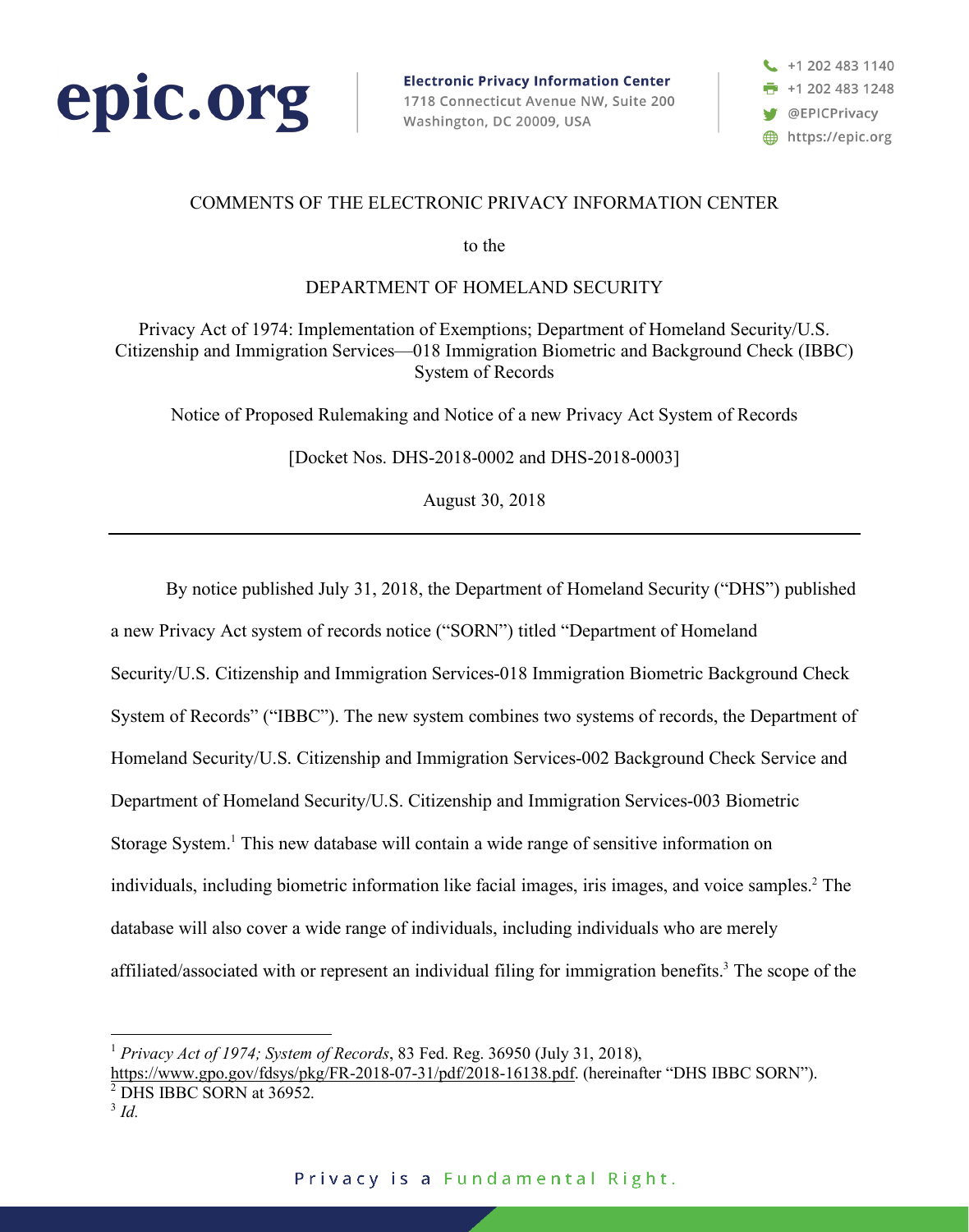individuals subject to the database as well as the scope of the information to be collected for the database are both broad and ambiguous.

By notice published July 31, 2018, DHS published a notice of public rulemaking ("NPRM") that proposes to exempt the IBBC database from several significant provisions of the Privacy Act of 1974.4 Pursuant to DHS's notices, the Electronic Privacy Information Center ("EPIC") submits these comments to: (1) underscore the substantial privacy and security issues raised by the database; (2) recommend DHS withdraw unlawful and unnecessary proposed routine use disclosures; (3) recommend that DHS significantly narrow the agency's Privacy Act exemptions; and (4) propose that DHS implement a much shorter retention policy.

### **I. EPIC's Interest**

EPIC is a public interest research center in Washington, D.C. EPIC was established in 1994 to focus public attention on emerging civil liberties issues and protect privacy, the First Amendment, and constitutional values.<sup>5</sup> EPIC has a particular interest in privacy issues related to the collection of biometric identifiers. <sup>6</sup> Biometric data is personally identifiable information that cannot be changed when compromised. Improper collection of this information can contribute to identity theft, inaccurate identifications, and infringement of constitutional rights. Strict limits on the collection and retention of biometric data is the best practice to prevent abuse.

EPIC regularly files Freedom of Information Act ("FOIA") requests and files lawsuits seeking records documenting biometric identification programs.<sup>7</sup> EPIC has filed a FOIA lawsuit to

 4 *Privacy Act of 1974: Implementation of Exemptions; Department of Homeland Security/U.S. Citizenship and Immigration Services–018 Immigration Biometric and Background Check (IBBC) System of Records*, 83 Fed. Reg. 36792 (July 31, 2018), https://www.gpo.gov/fdsys/pkg/FR-2018-07-31/pdf/2018-16137.pdf (hereinafter "DHS IBBC NPRM").

<sup>5</sup> EPIC, *About EPIC*, https://epic.org/epic/about.html.

<sup>6</sup> EPIC, *Biometric Identifiers*, https://epic.org/privacy/biometrics/.

<sup>7</sup> *See e.g*., *EPIC v. CBP (Biometric Entry/Exit Program),* https://epic.org/foia/dhs/cbp/biometric-entryexit/default.html (EPIC obtained a report which evaluated iris imaging and facial recognition scans for border control); EPIC v. FBI (Biometric Data Transfer Agreements), https://epic.org/foia/fbi/biometric-mou/ (EPIC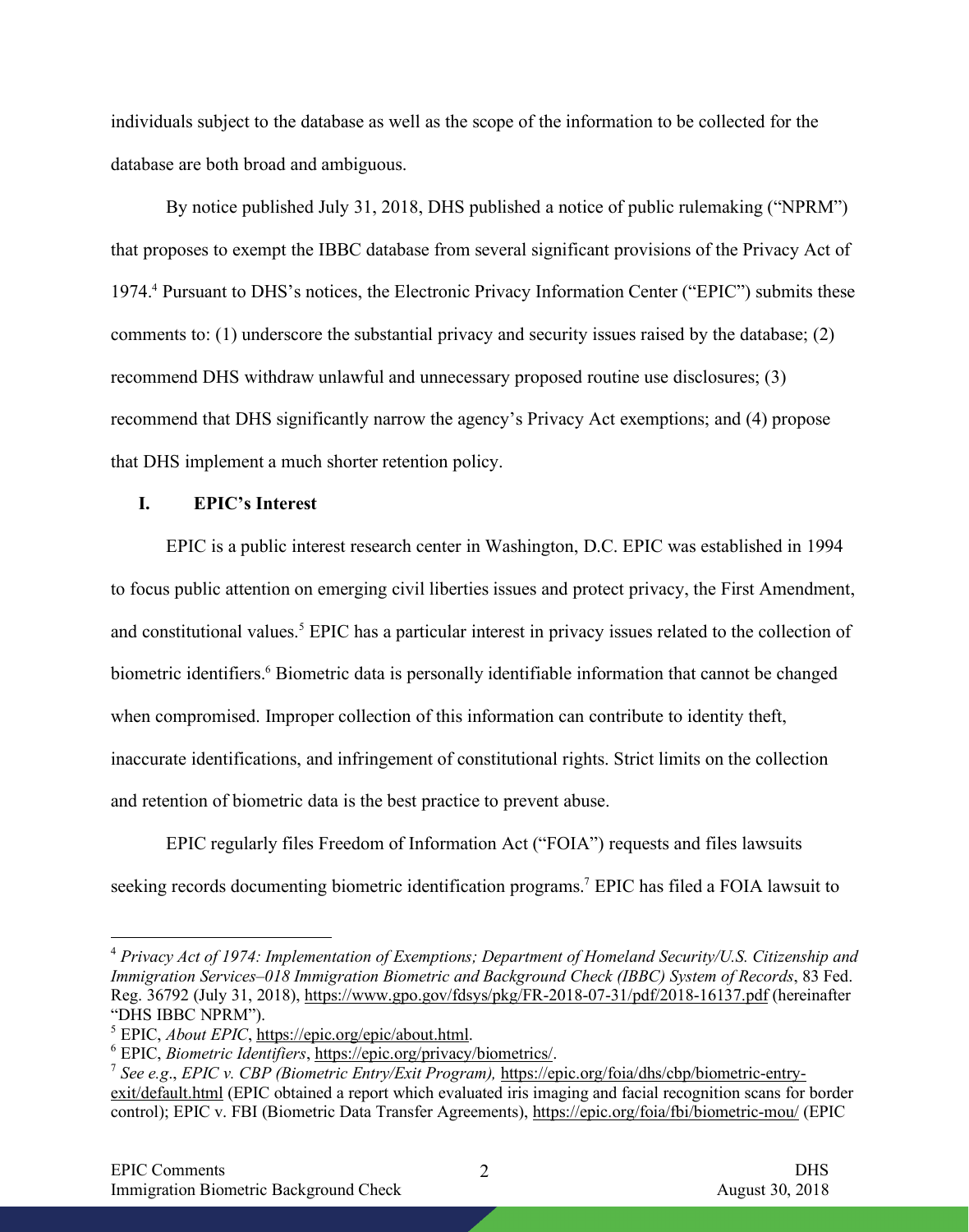obtain documents related to CBP's Biometric Entry/Exit program.<sup>8</sup> More recently, EPIC submitted an urgent FOIA request to the Department of Homeland Security seeking the Privacy Impact Assessment for the "Homeland Advanced Recognition Technology," a proposed system that will integrate biometric identifiers across the federal government and serve as the primary biometric database for the Biometric Entry/Exit program. <sup>9</sup> EPIC also regularly submits public comments to federal agencies and to Congress advising on the privacy issues caused by the collection of biometrics.<sup>10</sup> And earlier this month EPIC filed an amicus brief<sup>11</sup> with the Illinois Supreme Court in *Rosenbach v. Six Flags Entertainment Corp.,* about the collection of a child's biometric data in violation of the Illinois Biometric Information Privacy Act.<sup>12</sup>

# **II. The IBBC Database Would Maintain a Massive Amount of Personal, Sensitive Information on a Wide Variety of Individuals**

*a. The Database Covers Broad Categories of Individuals, Including Those Only Associated to Individuals Applying for Immigration Benefits*

The DHS proposes to collect the previously described personal data, including data on

individuals who are not themselves applying for immigration benefits. This will include both U.S.

citizens and noncitizens. The IBBC database would contain records on individuals merely associated

 $\overline{a}$ 

has obtained several memorandum of understanding regarding the transfer of biometric identifiers between the FBI and the Department of Defense).

<sup>8</sup> *EPIC v. CBP (Biometric Entry/Exit Program)*, EPIC, https://epic.org/foia/dhs/cbp/biometric-entryexit/default.html.

<sup>&</sup>lt;sup>9</sup> EPIC FOIA Request (June 18, 2018), https://epic.org/foia/dhs/pia/EPIC-18-06-18-DHS-FOIA-20180618-Request.pdf.

<sup>&</sup>lt;sup>10</sup> *See, e.g.*, EPIC Statement to U.S. House Committee on Homeland Security, "Border Security, Commerce" and Travel: Commissioner McAleenan's Vision for the Future of CBP" (Apr. 24, 2018),

https://epic.org/testimony/congress/EPIC-HHSC-CBP-Apr2018.pdf; EPIC Comments to FBI, Revision of a Currently Approved Collection-CJIS Name Check Form (1-791) (Jan. 8, 2018),

https://epic.org/apa/comments/EPIC-Comments-FBI-NGI-Name-Based-Background-Check.pdf (advising the FBI to limit its use of fingerprint-based background checks in favor of name-based background checks for noncriminal purposes).

<sup>&</sup>lt;sup>11</sup> Brief of Amicus Curiae EPIC, *Rosenbach v. Six Flags Entm't Corp.*, 2018 WL 1382797 (Ill.), https://epic.org/amicus/bipa/rosenbach/EPIC\_Amicus\_Rosenbach.pdf.

<sup>12</sup> EPIC, *Rosenbach v. Six Flags*, https://epic.org/amicus/bipa/rosenbach/.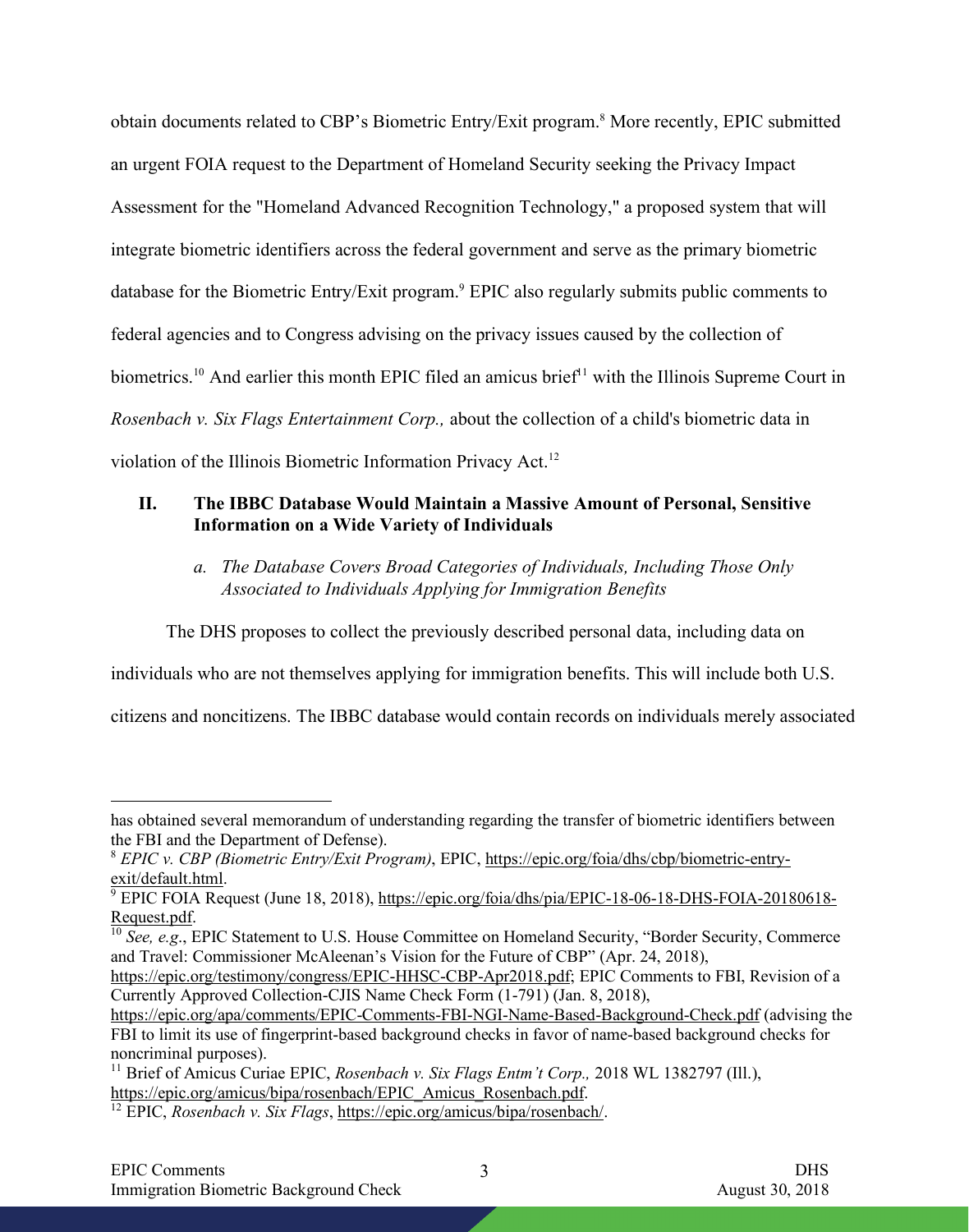with immigration benefits requestors, including "[c]urrent, former, and potential derivative family members," attorneys, household members, and "[a]ffiliated persons who have a clearly articulated rational connection" to the requestor.<sup>13</sup> What is a "potential derivative family member"? What qualifies as a "clearly articulated rational connection"? DHS does not make this clear, meaning that the potential scope of the individuals who may be included in the IBBC database is incredibly broad.

The SORN describes this new system of records as a "consolidated and updated" version of the legacy systems,14 but in reality it is a massive expansion of the categories of individuals covered by the system. In the Biometric Storage System the only individuals covered were the benefit applicants and those petitioning on their behalf.<sup>15</sup> The only additional category in the Background Check Service was "individuals over the age of 18 residing in a prospective adoptive parent's household whose principal or only residence is the home of the prospective adoptive parents<sup>"16</sup> These two legacy systems narrowly defined the covered individuals, in sharp contrast to the proposed system. DHS is increasingly casting wider nets for information on individuals not suspected of any wrongdoing in order to use that information for intelligence purposes while removing Privacy Act safeguards.

#### *b. Categories of Records in the Database Are Virtually Unlimited*

According to the IBBC system of record notice, the IBBC database will include an exorbitant amount of personal information about an expansive array of individuals. The categories of records contained in the IBBC database represent a wealth of sensitive information that should be afforded

 <sup>13</sup> DHS IBBC SORN at 36952.

<sup>14</sup> DHS IBBC SORN at 36950.

<sup>15</sup> *Privacy Act; Biometric Storage System of Records*, 72 Fed. Reg. 17172 (April 6, 2007), https://www.federalregister.gov/documents/2007/04/06/07-1643/privacy-act-biometric-storage-system-ofrecords.

<sup>16</sup> *Privacy Act; Background Check Services System of Records*, 72 Fed. Reg. 31082 (June 5, 2007), https://www.federalregister.gov/documents/2007/06/05/07-2782/privacy-act-background-check-servicessystem-of-records.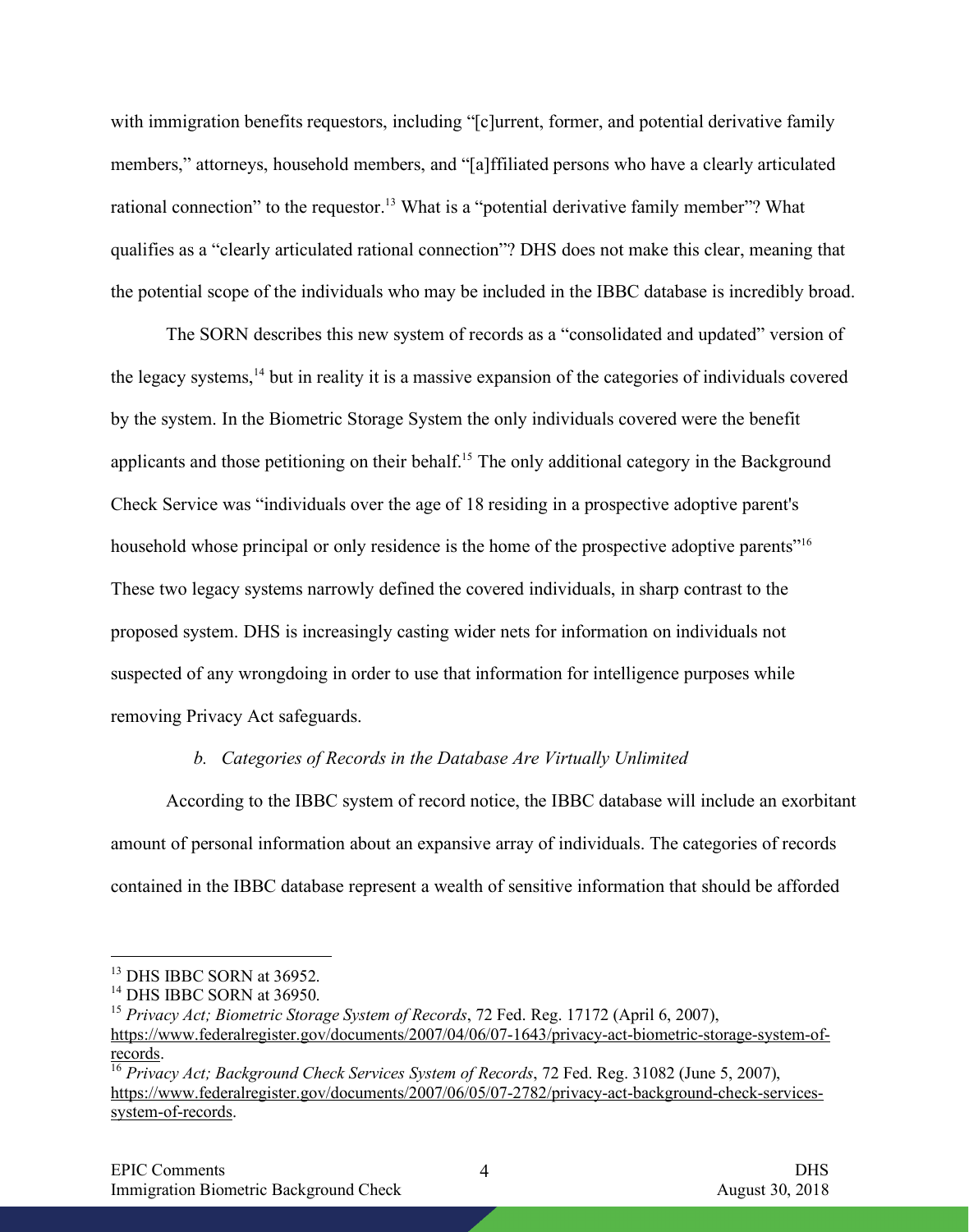the highest degree of privacy and security protections, particularly biometric information (including facial images, fingerprints, iris images, and signatures). The IBBC database will also include travel document information, addresses, phone numbers, immigration benefit data, and information from other government databases. Federal contractors, security experts, and EPIC have argued to the U.S. Supreme Court that much of this information simply should not be collected by the federal government.

In *NASA v. Nelson*,<sup>17</sup> the Supreme Court considered whether federal contract employees have a Constitutional right to withhold personal information sought by the government in a background check. EPIC filed an amicus brief, signed by 27 technical experts and legal scholars, siding with the contractors employed by the Jet Propulsion Laboratory ("JPL").<sup>18</sup> EPIC's brief highlighted problems with the Privacy Act, including the "routine use" exception, security breaches, and the agency's authority to carve out its own exceptions to the Act.<sup>19</sup> EPIC also argued that compelled collection of sensitive data would place at risk personal health information that is insufficiently protected by the agency.20 The Supreme Court acknowledged that the background checks implicate "a privacy interest of Constitutional significance" but stopped short of limiting data collection by the agency, reasoning that the personal information would be protected under the Privacy Act.<sup>21</sup>

That turned out not to be true. Shortly after the Court's decision, NASA experienced a significant data breach that compromised the personal information of about 10,000 employees, including Robert Nelson, the JPL scientist who sued NASA over its data collection practices.<sup>22</sup> The

 <sup>17</sup> *Nat'l Aeronautics & Space Admin. v. Nelson*, 562 U.S. 134 (2011).

<sup>18</sup> Amicus Curiae Brief of EPIC, *Nat'l Aeronautics & Space Admin. v. Nelson*, No. 09-530 (S.Ct. Aug. 9, 2010), https://epic.org/amicus/nasavnelson/EPIC\_amicus\_NASA\_final.pdf. 19 *Id*. at 20-28

<sup>&</sup>lt;sup>21</sup> *Nat'l Aeronautics & Space Admin. v. Nelson*, 562 U.S. 134, 147 (2011).

<sup>&</sup>lt;sup>22</sup> Natasha Singer, *Losing in Court, and to Laptop Thieves, in a Battle With NASA Over Private Data*, N.Y. TIMES (Nov. 28, 2012), http://www.nytimes.com/2012/11/29/technology/ex-nasa-scientists-data-fears-cometrue.html.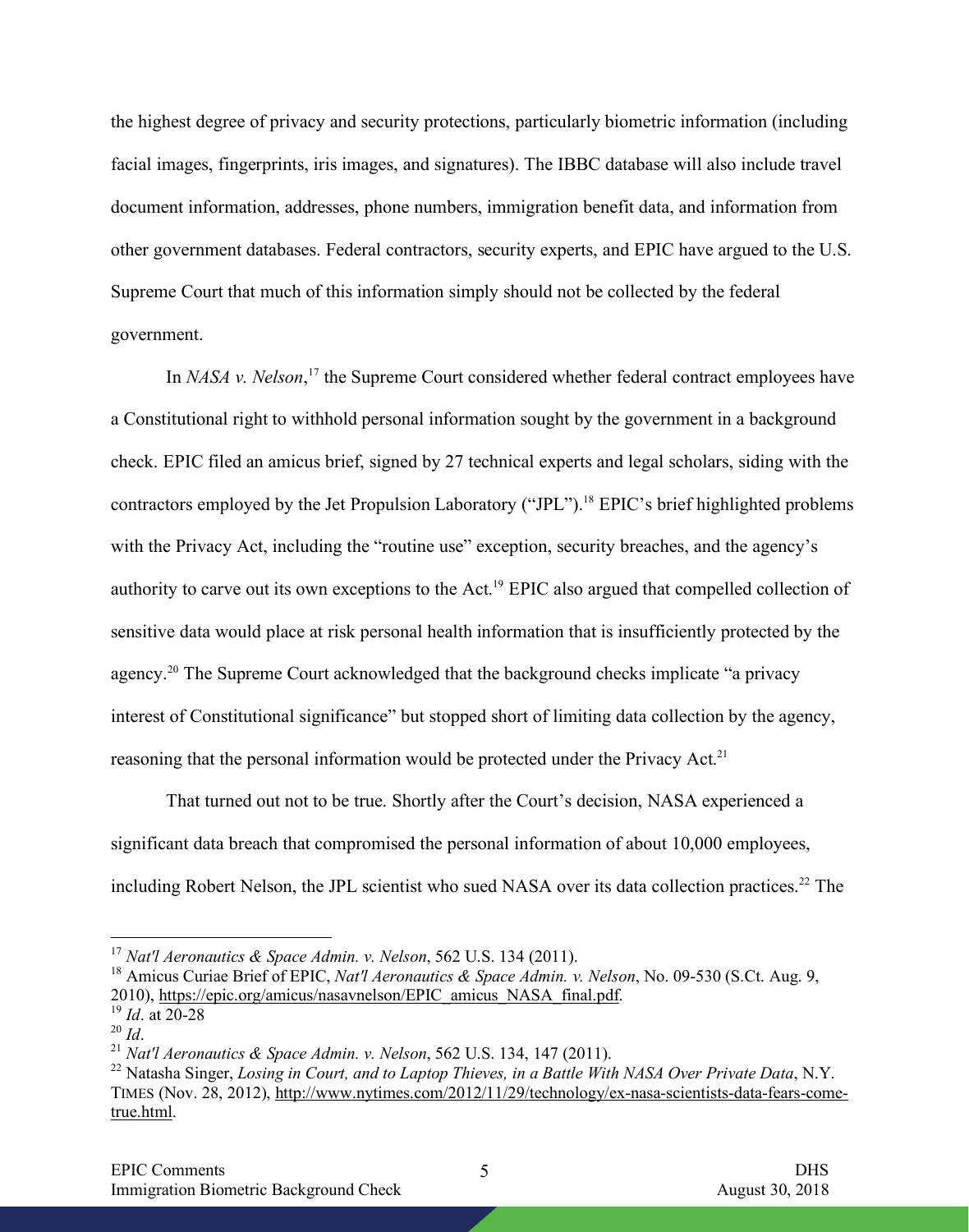JPL-NASA breach is a clear warning about why DHS should narrow the amount of sensitive data collected. Simply put, the government should not collect so much data; to do so unquestionably places people at risk.

The federal government is not equipped to handle the amount and severity of the cyberattacks it faces, risking compromising the IBBC database. The Government Accountability Office has made over 3,000 cybersecurity recommendations to agencies since 2010 but as of July 2018, about 1,000 still needed to be implemented. 23

Data breaches have directly impacted DHS information systems in recent years. Most recently, DHS breached the personally identifiable information of almost a quarter million employees and individuals associated with the agency's investigations.<sup>24</sup> DHS has suffered several similar breaches in previous years.<sup>25</sup> Furthermore, according to GAO, DHS has not addressed cybersecurity workforce management requirements set forth in federal laws.<sup>26</sup>

These weaknesses in DHS databases increase the risk that unauthorized individuals could read, copy, delete, add, or modify sensitive information contained in the IBBC database. This risk is only magnified by DHS's retention policy. DHS "retains the records 100 years from the date of birth

<sup>25</sup> *See, e.g*., Alexandra Burlacu, *Teen Arrested Over DHS and FBI Data Hack*, TECH TIMES (Feb. 13, 2016), http://www.techtimes.com/articles/133501/20160213/teen-arrested-over-dhs-and-fbi-data-hack.htm (breach exposed information of over 9,000 DHS employees and the personal email account of DHS Secretary Jeh Johnson); Alicia A. Caldwell, *390,000 Homeland Employees May Have Had Data Breached*, ASSOCIATED PRESS (June 15, 2015), http://www.pbs.org/newshour/rundown/390000-homeland-employees-may-have-haddata-breached/ (breach affected 390,000 people associated with DHS); Jim Finkle & Mark Hosenball, *U.S. Undercover Investigators Among Those Exposed in Data Breach*, REUTERS (Aug. 22, 2014), http://www.reuters.com/article/us-usa-security-contractor-cyberattack-idUSKBN0GM1TZ20140822 (breach

 <sup>23</sup> U.S. Gov't Accountability Office, *Urgent Actions Are Needed to Address Cybersecurity Challenges Facing the Nation* (Jul. 2018) https://www.gao.gov/assets/700/693405.pdf (hereafter "GAO Cybersecurity Report"). <sup>24</sup> *Privacy Incident Involving DHS Office of Inspector General Case Management System (Update)* (Jan. 18, 2018), https://www.dhs.gov/news/2018/01/18/privacy-incident-involving-dhs-oig-case-management-systemupdate.

compromised records of at least 25,000 employees, including undercover investigators). <sup>26</sup> GAO, *Cybersecurity Workforce: Urgent Need for DHS to Take Actions to Identify Its Position and Critical Skill Requirements*, GAO-18-175 (Washington, D.C.: Feb. 6, 2018); and *Defense Civil Support: DOD Needs to Address Cyber Incident Training Requirements*, GAO-18-47 (Washington, D.C.: Nov. 30, 2017).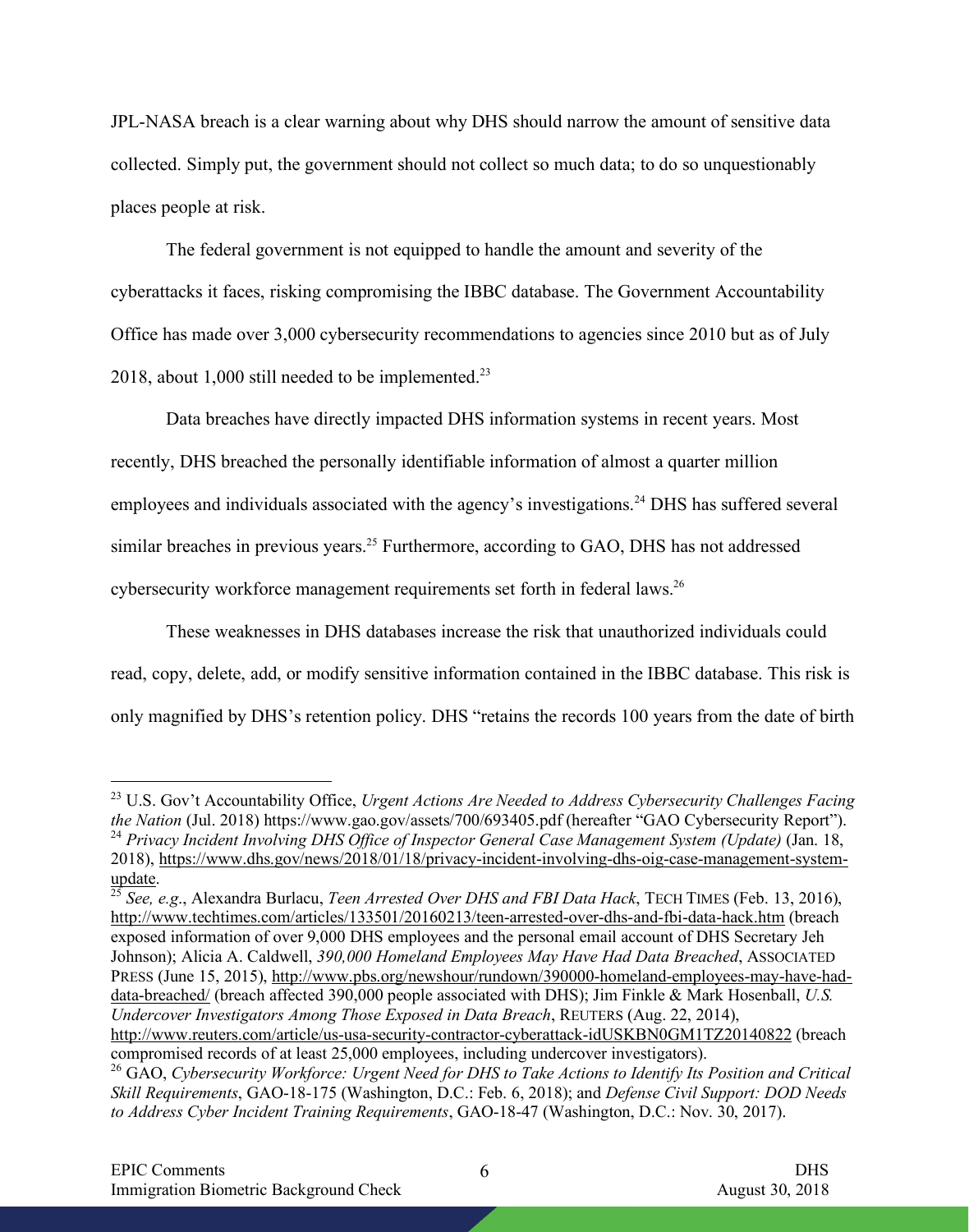of the individual" regardless of whether the records are still relevant to the purpose of the database.<sup>27</sup> Accordingly, DHS should implement a much shorter retention policy and only maintain records that are relevant and necessary to an investigation of eligibility for immigration benefits. To the extent that DHS continues to collect this vast array of sensitive personal information, DHS should limit disclosure to only those agencies and government actors that require the information as a necessity. Further, DHS should strictly limit the use of this information to the purpose for which it was originally collected.

There is also reason to be concerned about foreign governments compromising the IBBC database. Foreign governments continue to show a willingness to interfere with and infiltrate government agencies. For example, in March 2018, the Department of Justice reported that it had indicted nine Iranians for stealing more than 31 terabytes data from American entities, including five federal government agencies.<sup>28</sup> That same month DHS and the FBI released an alert stating that Russian government actors had targeted the systems of multiple U.S. government entities.<sup>29</sup> Federal government agencies should be mindful of these risks whenever they decide to implement a new system of records.

# **III. Proposed "Routine Uses" Would Circumvent Safeguards and Contravene Legislative Intent of the Privacy Act**

The Privacy Act's definition of "routine use" is precisely tailored, and has been narrowly prescribed in the Privacy Act's statutory language, legislative history, and relevant case law. The IBBC database contains a potentially broad category of personally identifiable information. By disclosing information in a manner inconsistent with the purpose for which the information was

 <sup>27</sup> DHS IBBC SORN at 36954.

<sup>&</sup>lt;sup>28</sup> GAO Cybersecurity Report at 7.

<sup>29</sup> *Id.*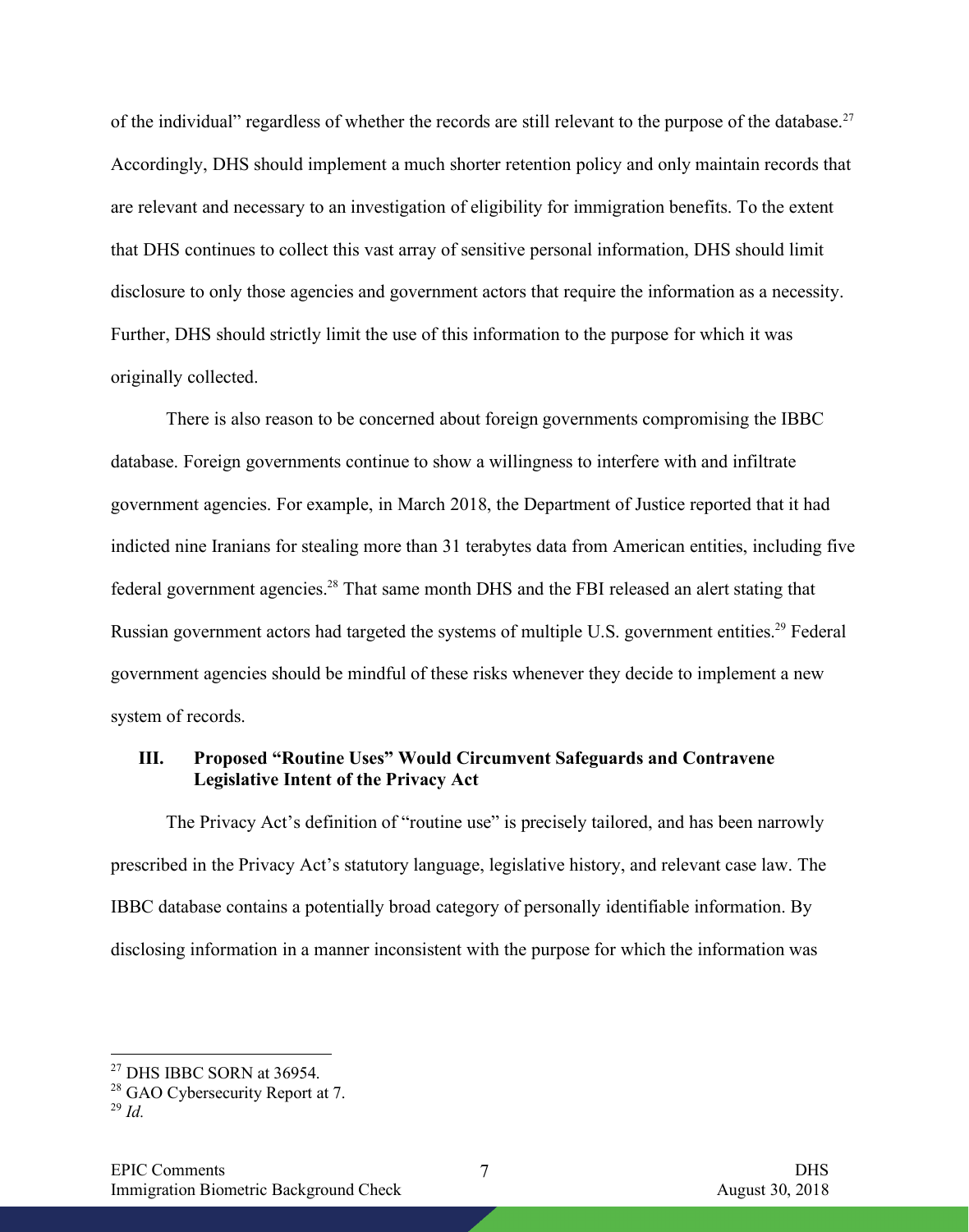originally gathered, the DHS exceeds its statutory authority to disclose personally identifiable information without obtaining individual consent.

The IBBC SORN proposes 20 routine uses that undermine Privacy Act protections.<sup>30</sup> Routine use J—disclosure "[t]o foreign governments for the purpose of coordinating and conducting the removal of individuals to other nations"31—was not included in the legacy systems and could have terrible consequences. The Privacy Act requires agencies to ensure that all records used to make determinations about an individual are accurate, relevant, timely and complete as reasonably necessary to maintain fairness<sup>32</sup> and gives individuals the right to access and review records contained about them in the database and to correct any mistakes. <sup>33</sup> Routine use J would allow DHS to deport an individual based on erroneous information and deny that person an opportunity to correct the mistake. Recent reports have brought to light instances of U.S. citizens being detained or deported because the government had incorrect information about their immigration status.<sup>34</sup> It is completely inappropriate to exempt from Privacy Act protections the use of information in the IBBC database for deportation purposes. This is not the type of "routine use" that was intended by the Privacy Act.

When it enacted the Privacy Act in 1974, Congress sought to restrict the amount of personal information that federal agencies could collect and required agencies to be transparent in their

<sup>34</sup> *See, e.g.*, David Bier, *U.S. Citizens Targeted by ICE: U.S. Citizens Targeted by Immigration and Customs Enforcement in Texas*, Cato Institute (Aug. 29, 2018), https://www.cato.org/publications/immigrationresearch-policy-brief/us-citizens-targeted-ice-us-citizens-targeted; Hamed Aleaziz, *This Man Beat ICE in an Argument Over Who His Father Was*, BuzzFeed News (Aug. 20, 2018), https://www.buzzfeednews.com/article/hamedaleaziz/immigration-ice-citizen-detained-paternity-appeals-

court; Kevin Sieff, *U.S. is denying passports to Americans along the border, throwing their citizenship into question,* Washington Post (Aug. 29, 2018), https://www.washingtonpost.com/world/the\_americas/us-isdenying-passports-to-americans-along-the-border-throwing-their-citizenship-intoquestion/2018/08/29/1d630e84-a0da-11e8-a3dd-2a1991f075d5\_story.html.

 <sup>30</sup> DHS IBBC SORN at 36953.

<sup>31</sup> *Id.* at 36954.

 $32\frac{\text{m}}{\text{32}}$  5 U.S.C. § 552a(e)(5).

<sup>33</sup> *Id*. § 552a(d).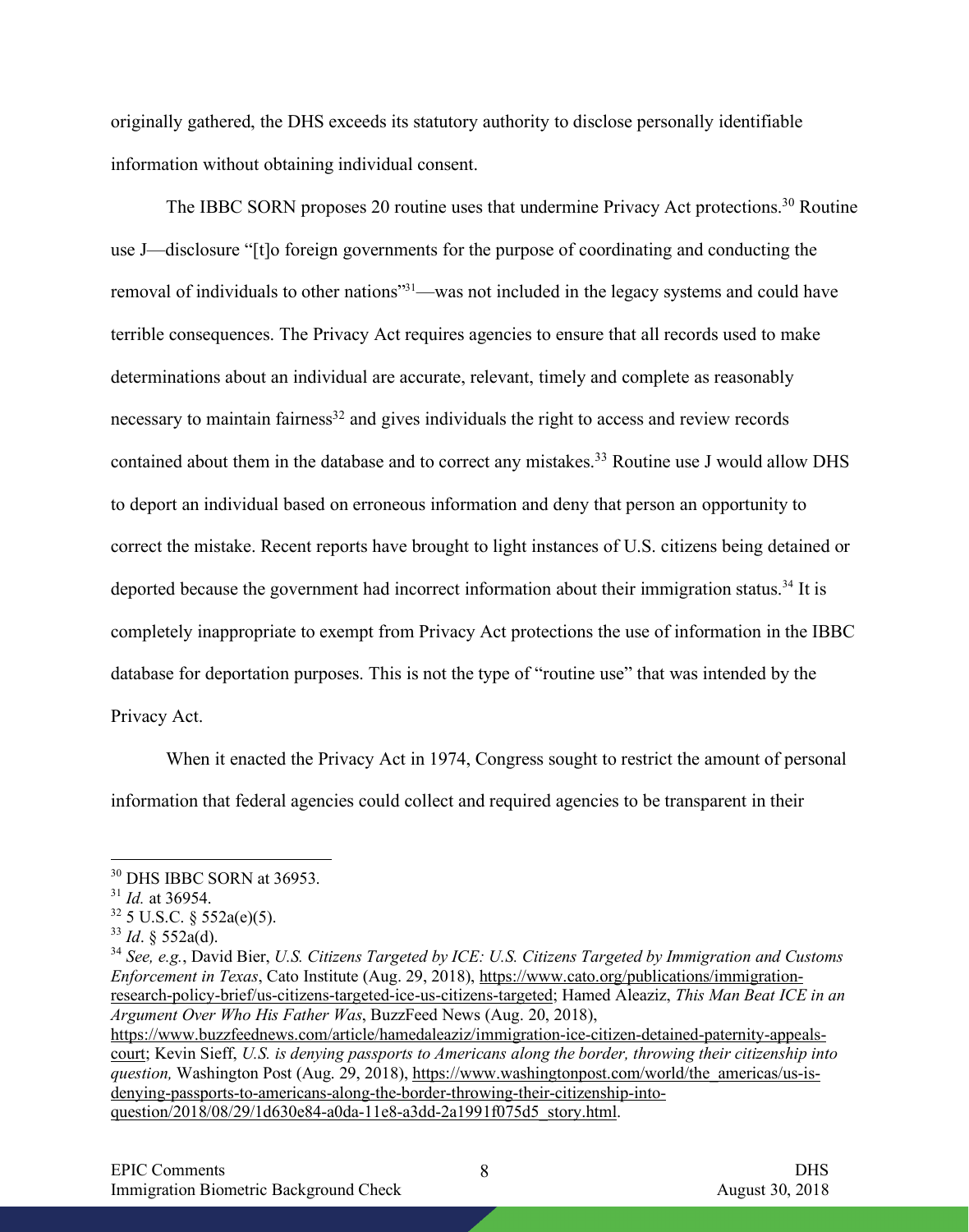information practices.35 Congress found that "the privacy of an individual is directly affected by the collection, maintenance, use, and dissemination of personal information by Federal agencies," and recognized that "the right to privacy is a personal and fundamental right protected by the Constitution of the United States."36

The Privacy Act prohibits federal agencies from disclosing records they maintain "to any person, or to another agency" without the written request or consent of the "individual to whom the record pertains."37 The Privacy Act also provides specific exemptions that permit agencies to disclose records without obtaining consent.<sup>38</sup> One of these exemptions is "routine use."<sup>39</sup> "Routine" use" means "with respect to the disclosure of a record, the use of such record for a purpose which is compatible with the purpose for which it was collected."40

The Privacy Act's legislative history and a subsequent report on the Act indicate that the routine use for disclosing records must be specifically tailored for a defined purpose for which the records are collected. The legislative history states that:

[t]he [routine use] definition should serve as a caution to agencies to think out in advance what uses it will make of information. This Act is not intended to impose undue burdens on the transfer of information . . . or other such housekeeping measures and necessarily frequent interagency or intra-agency transfers of information. It is, however, intended to discourage the unnecessary exchange of information to another person or to agencies who may not be as sensitive to the collecting agency's reasons for using and interpreting the material.<sup>41</sup>

 $35$  S. Rep. No. 93-1183 at 1 (1974).

<sup>36</sup> Pub. L. No. 93-579 (1974).

<sup>37</sup> 5 U.S.C. § 552a(b).

 $38$  *Id.* §§ 552a(b)(1)–(12).

<sup>39</sup> *Id*. § 552a(b)(3).

 $40$  5 U.S.C. § 552a(a)(7).

<sup>41</sup> *Legislative History of the Privacy Act of 1974 S. 3418 (Public Law 93-579): Source Book on Privacy*, 1031 (1976).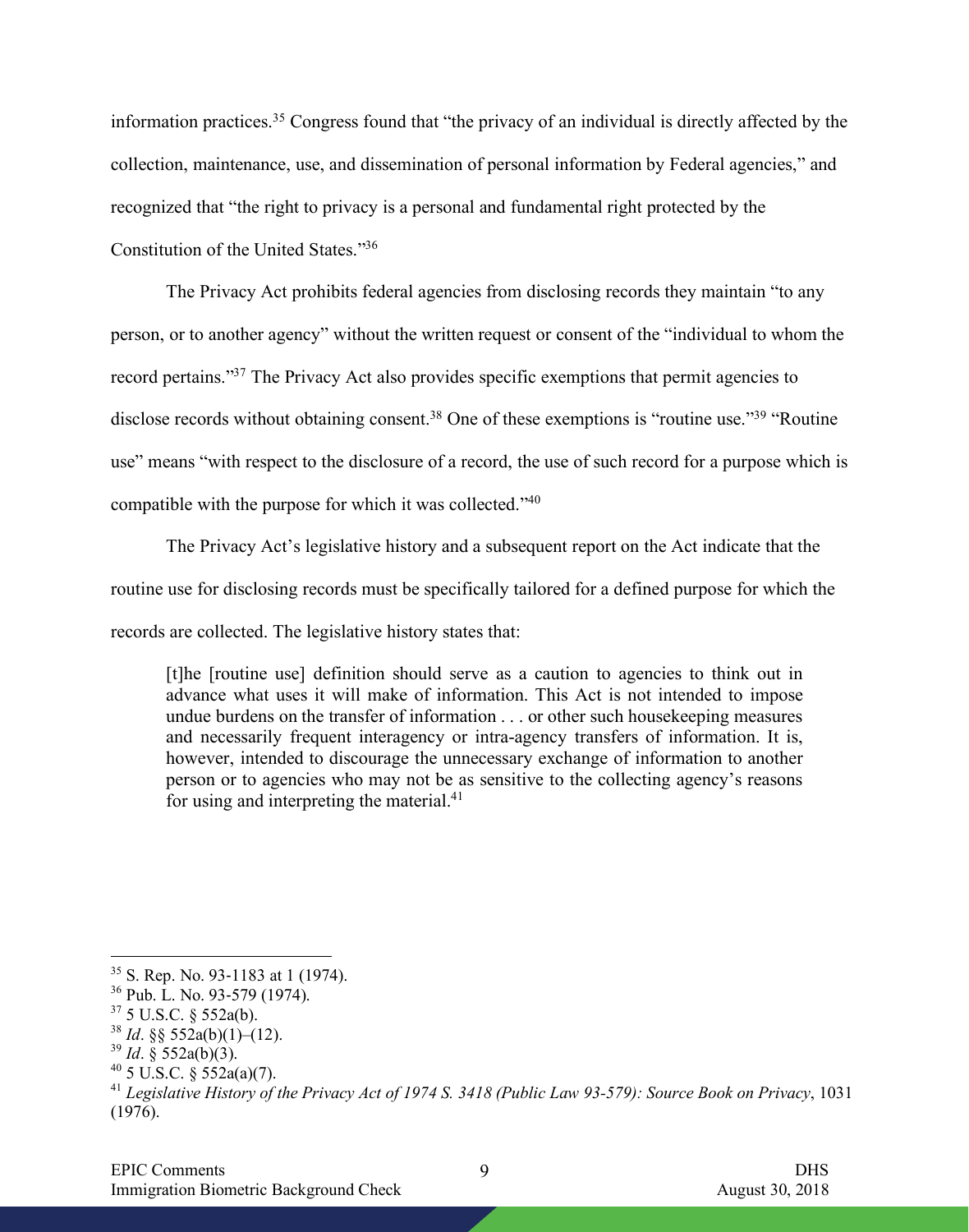The Privacy Act Guidelines of 1975—a commentary report on implementing the Privacy Act—interpreted the above Congressional explanation of routine use to mean that a "'routine use' must be not only compatible with, but related to, the purpose for which the record is maintained."<sup>42</sup>

Subsequent Privacy Act case law limits routine use disclosures to a precisely defined system of records purpose. In *United States Postal Service v. National Association of Letter Carriers, AFL-CIO*, the Court of Appeals for the D.C. Circuit determined that "the term 'compatible' in the routine use definitions contained in [the Privacy Act] was added in order to limit interagency transfers of information."43 The Court of Appeals went on to quote the Third Circuit and made clear, "[t]here must be a more concrete relationship or similarity, some meaningful degree of convergence, between the disclosing agency's purpose in gathering the information and in its disclosure."44

The expansion of routine uses directly contradicts Congressman William Moorhead's testimony that the Privacy Act was "intended to prohibit gratuitous, ad hoc, disseminations for private or otherwise irregular purposes."45 Consistent and broad application of Privacy Act obligations are the best means of ensuring accuracy and reliability of database records, and the DHS must reign in the exemptions it claims for its IBBC database.

<sup>43</sup> *U.S. Postal Serv. v. Nat'l Ass'n of Letter Carriers, AFL-CIO*, 9 F.3d 138, 144 (D.C. Cir. 1993).

 <sup>42</sup> *Id*.

<sup>44</sup> *Id*. at 145 (quoting *Britt v. Natal Investigative Serv*., 886 F.2d 544, 549-50 (3d. Cir. 1989). *See also Doe v. U.S. Dept. of Justice*, 660 F.Supp.2d 31, 48 (D.D.C. 2009) (DOJ's disclosure of former AUSA's termination letter to Unemployment Commission was compatible with routine use because the routine use for collecting the personnel file was to disclose to income administrative agencies); *Alexander v. F.B.I*, 691 F. Supp.2d 182, 191 (D.D.C. 2010) (FBI's routine use disclosure of background reports was compatible with the law enforcement purpose for which the reports were collected).

<sup>45</sup>*Legislative History of the Privacy Act of 1974 S, 3418 (Public Law 93-579): Source Book on Privacy*, 1031 (1976).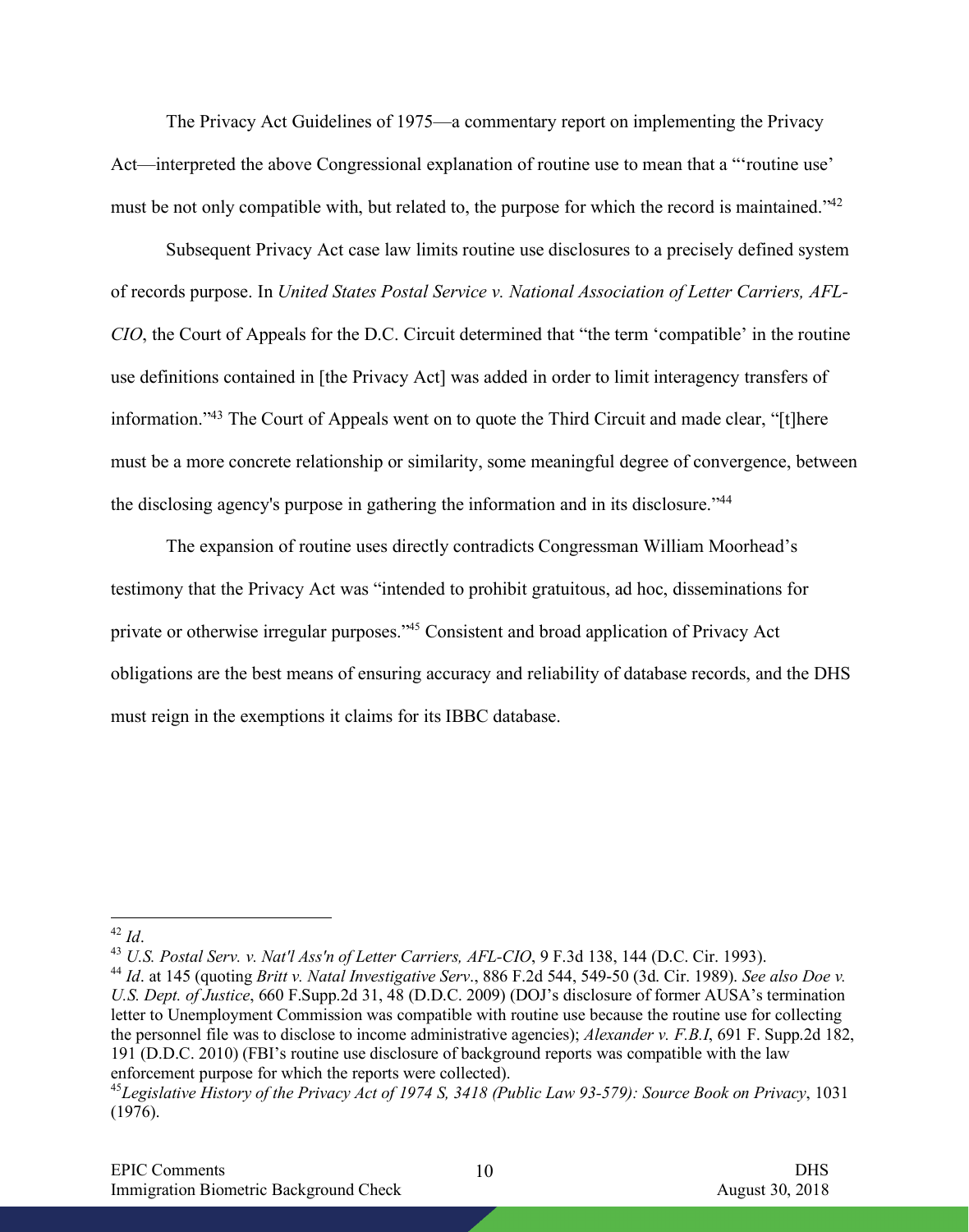**IV. The Collection, Retention, and Dissemination of Data by the IBBC Treats Innocent People Like Criminals and Terrorists for the Rest of Their Lives**

As described above, the IBBC consolidates two previous databases while increasing the breadth of individuals that data is collected on and expanding the entities the data is disseminated to.46 And, this information is kept by default until the individual turns 100 year old. As indicated in the NPRM, the information collected for this database used in the processing of immigration benefits is also used for "national security and intelligence activities."47 Indeed, the database in its entirety can be disseminated to the Office of Director of National Intelligence National Counterterrorism Center. <sup>48</sup> The IBBC data is also disseminated to the FBI for background checks. <sup>49</sup> Per the FBI's policies, the Bureau retains this information until the individual reaches 110 years of age or for 7 years after the individual is confirmed deceased.<sup>50</sup>

Once collected, an individual's information will be a part of criminal, national security, and intelligence databases for the rest of his or her life—subject to every search or analysis run on the data in the database. The lengthy retention and broad dissemination policies will increasingly fill important criminal, national security, and intelligence databases with irrelevant information and increase the likelihood that an individual is wrongly targeted by the law enforcement or national security apparatus of the federal government.

DHS proposal to exempt the IBBC database from any meaningful safeguards provided by the Privacy Act compounds the issue by, for example, not subjecting the agency to requirements to make sure the information in the database is accurate. The IBBC represents a wide, unaccountable net cast by DHS for information on U.S. and non-U.S. individuals to be used for law enforcement

11

 <sup>46</sup> *See generally*, DHS IBBC SORN.

<sup>&</sup>lt;sup>47</sup> DHS IBBC NPRM at 36793.

<sup>48</sup> DHS IBBC SORN at 36954.

<sup>49</sup> DHS IBBC SORN at 36950.

<sup>50</sup> *Privacy Act of 1974; Systems of Records*, 81 Fed. Reg. 27284, 27287, https://www.gpo.gov/fdsys/pkg/FR-2016-05-05/pdf/2016-10120.pdf.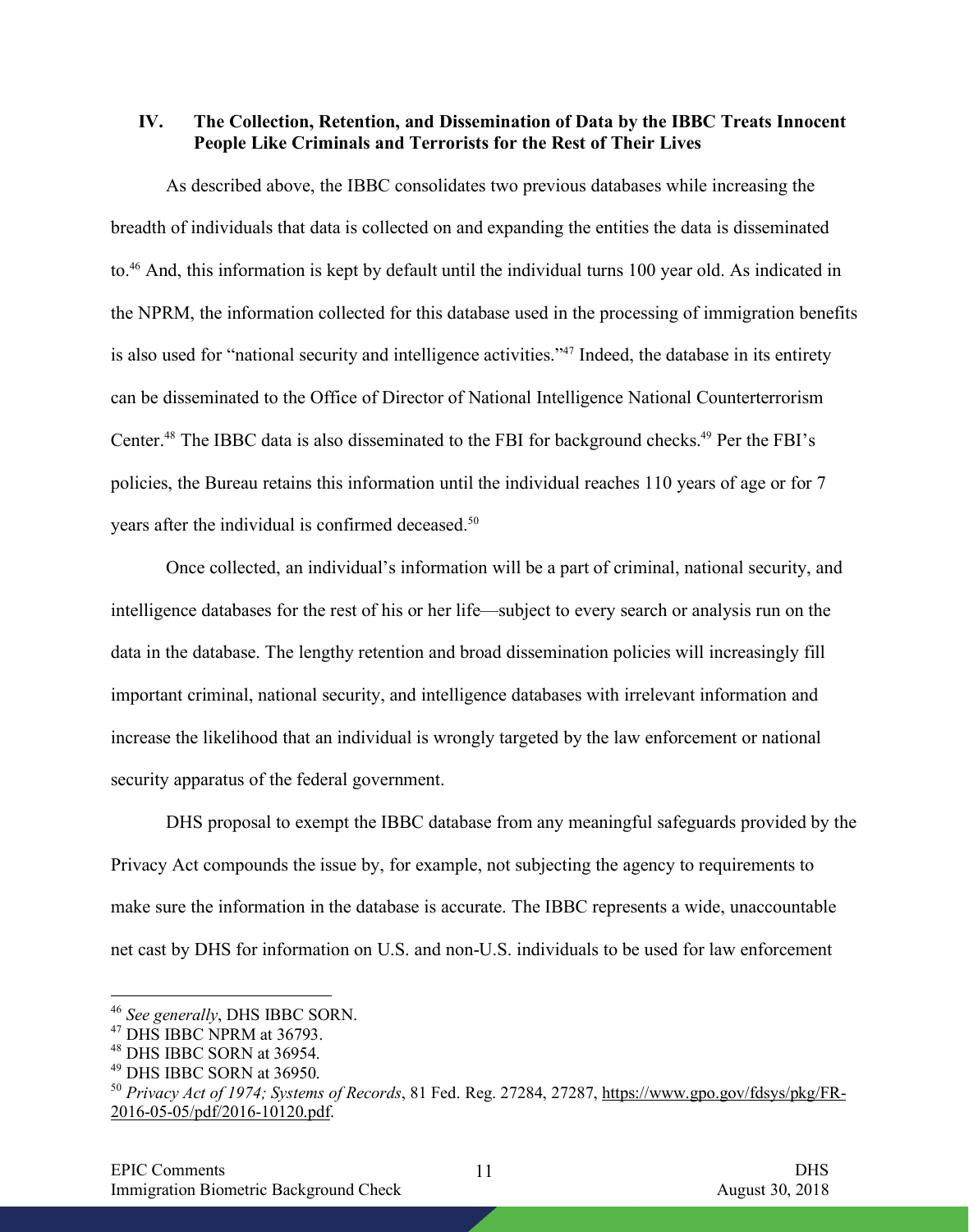and intelligence purposes. The IBBC database essentially creates a criminal/intelligence database posing as an immigration benefit system.

# **V. The Use of Facial Recognition Will Disproportionally Impact Marginalized Groups and Lead to Mission Creep**

The collecting of facial images, and other biometric information, in the IBBC for the purpose of facial recognition poses significant risks to privacy and civil liberties. The technology can be used on unsuspecting people from a distance in a covert manner and on a mass scale. Similarly, facial recognition can easily be applied to large amounts of pictures and videos posted online. In short, facial recognition—which lacks any meaningful federal protections—gives the government the power to identify individuals whenever and wherever it wants without the consent or the knowledge of the individual.

The use of facial recognition will disproportionately impact minorities. Studies have shown that facial recognition has significantly higher error rates for darker-skinned individuals. One study found that while the maximum error rate for lighter-skinned males is 0.8%, it is 34.7% for darkerskinned females.<sup>51</sup> This is unacceptable in any context, but is especially problematic in this context because the color of an individual's skin may impact immigration benefit determinations.

The mass collection of facial images for use in facial recognition runs a serious risk of mission creep. The probability of mission creep is heightened by the fact that there are few laws that regulation the collection, use, dissemination, and retention of biometric data.52 Indeed, DHS's new biometric database can freely pull biometric information from numerous other biometric databases like the FBI's Next Generation Identification, the State Department's Passport Records, and the

12

 <sup>51</sup> Joy Buolamwini (MIT Media Lab) and Timnit Gebru (Microsoft Research), *Gender Shades: Intersectional Accuracy Disparities in Commercial Gender Classification* (2018), http://proceedings.mlr.press/v81/buolamwini18a/buolamwini18a.pdf.

<sup>52</sup> Jeramie D. Scott, *Facial recognition is here – but privacy protections are not*, The Hill (July 13, 2017), http://thehill.com/blogs/pundits-blog/technology/341906-opinion-facial-recognition-surveillance-is-here-butprivacy.